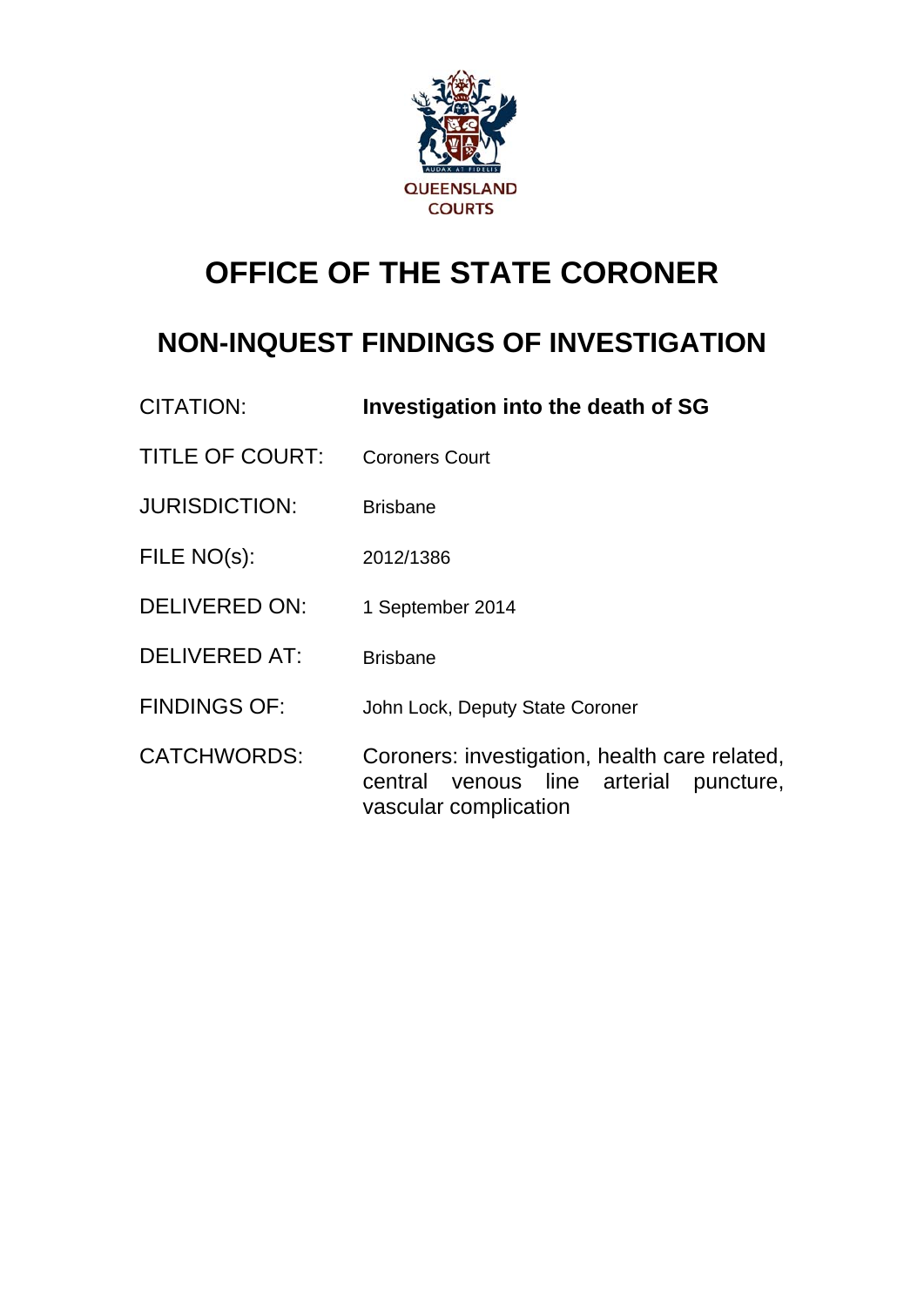## **Introduction**

SG was a 68 year old married woman. On 21 April 2012 she died after a health procedure at Greenslopes Private Hospital.

She had a history of diverticulitis and a previous Hartmann's procedure from which there were considerable postoperative complications.

SG was admitted to hospital for a laparotomy, reversal of the Hartmann's procedure/stoma, hernia repair and cholecystectomy. The operation was expected to be a long one, however while the anaesthetist was inserting a central line, the right subclavian artery in the neck was punctured.

The line was removed and a vascular surgeon was called in. The abdominal procedure was abandoned. A neck dissection and exploration of the carotid artery was performed. During this procedure SG's vital signs deteriorated and she had a cardiac arrest. CPR was commenced. Another surgeon performed an urgent sternotomy to get better access to the bleeding artery. A cardiac thoracic surgeon attended to the sternotomy and assisted in the closure of the sternal wound. The puncture in the subclavian artery was identified and repaired.

The estimated blood loss throughout surgery was 1360 millilitres. A massive transfusion was activated and Heparin was commenced for anticoagulation.

Resuscitation continued and SG was stabilised and then was transferred to the Intensive Care Unit. Approximately four hours later she had an episode of ventricular tachycardia and resuscitation was commenced. CPR continued for 50 minutes but she could not be revived.

## *Autopsy results*

An external and full internal autopsy examination was performed. The medical charts of Greenslopes Private Hospital, Logan Hospital and GP records were also reviewed.

The examination found two sutured lacerations (4mm and 3mm) of the right subclavian vein. In addition, another un-sutured 3mm laceration was found in the same artery. There was evidence of marked soft tissue haemorrhage in the right side of the neck. There was 520mls of blood in the neck drain in addition to the 1060mls of estimated blood loss throughout surgery.

There is no evidence of major coronary artery disease, acute myocardial infarction or sepsis at autopsy. The heart was mildly to moderately enlarged, probably due to chronic hypertension.

The primary cause of death was considered to be a cardiac arrest secondary to blood loss following right subclavian artery lacerations. Subsequent chest and neck surgery had been performed as potentially life-saving procedures.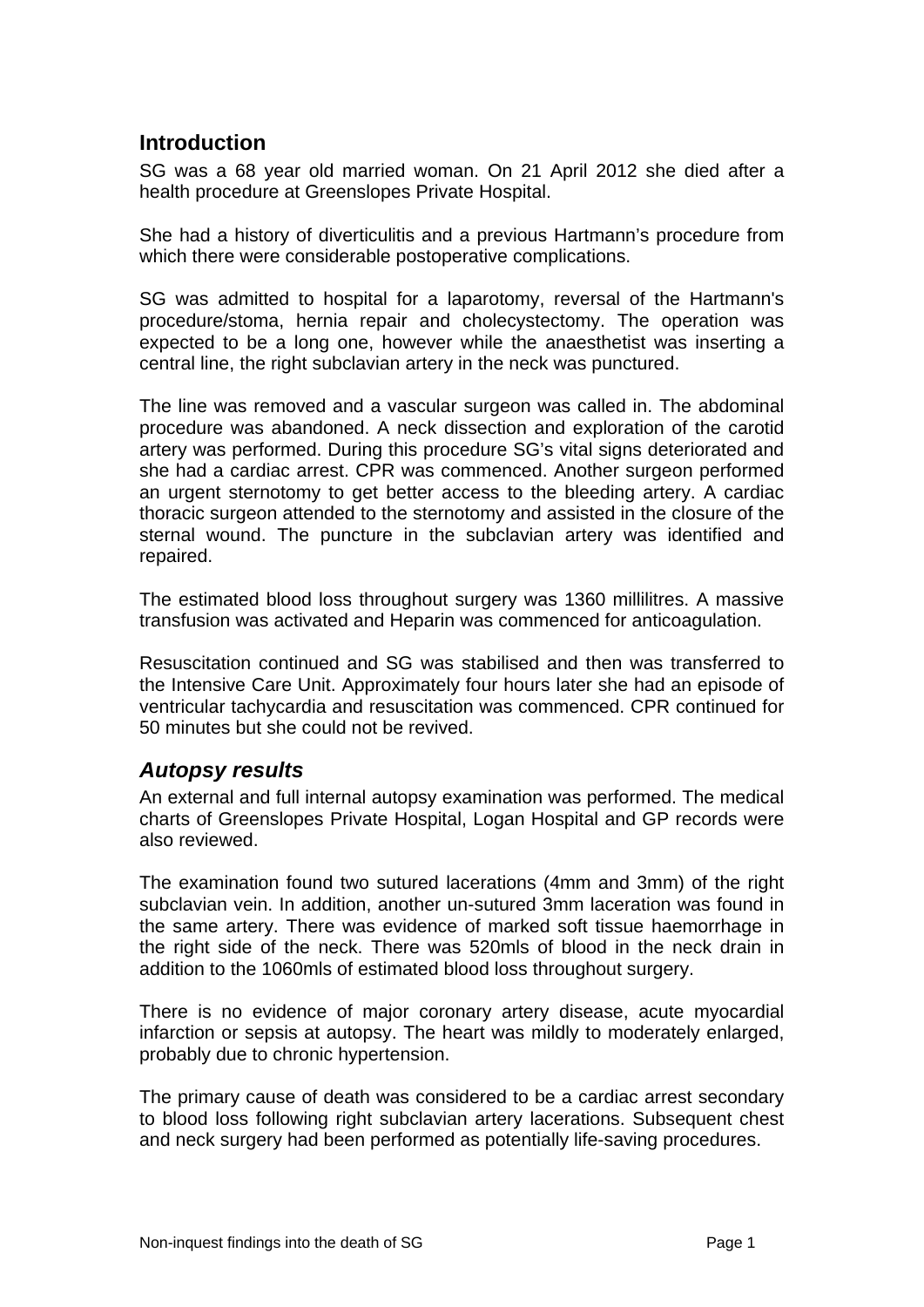## **The investigation**

#### **Statement of anaesthetist**

The anaesthetist Dr E and the surgeon, Dr NL agreed that a central venous line was necessary due to the long duration of the surgery; issues of unknown blood loss and fluid management; and SG's description of difficult intravenous access from previous hospital admissions. The anaesthetist felt it was the safest and most appropriate action to ensure she was adequately protected from those risks during surgery. The only other option available was an insertion of a Peripherally Inserted Central Catheter (PICC line); however she had a DVT associated with a PICC line in a previous admission.

Dr E stated the risk of inadvertent arterial puncture is a known complication of insertion of a central venous catheter and can happen in the best of hands.

Dr E's statement in paragraphs 14 to 17 describes what happened:

- *14. I was responsible for the insertion of the central venous line. I determined together with Dr L that a central venous line was necessary due to the long duration of the surgery, issues of unknown blood loss and ongoing fluid management and SG describing difficult intravenous access from a previous hospital admission.*
- *15. Initially I used a high approach on the right internal jugular but I was unable to feed the catheter over the medial. I had, however, located the plane with a 23 gauge seeker needle. I requested a Sonosite, however this was not available. As a result I utilised a low approach, medial to the lateral head of the SCM muscle, at the apex of the triangle. I got a venous flashback with the seeker needle. I then utilised a larger 20 gauge needle and thread the 18 gauge cannula over the needle without issue. At this stage I disconnected the syringe and withdrew the 20 gauge needle. There was dark red blood dripping from the cannula, indicating I had achieved venous access. At this time there was no arterial flashback. I easily fed the wire, checking for ventricular ectopics.*
- *16. I nicked the skin with a scalpel and then dilated up the vein with the dilator. When I removed the dilator there was a bright red flashback which spattered on my wrist. This indicated I had arterial involvement.*
- *17. I removed the wire, put pressure on the site and altered the position of the operating table so that SG's head was in the up position on the operating table. I advised Dr L that there was an issue with the surgery and I thought I had punctured and dilated the artery. Dr L immediately contacted a vascular surgeon, Dr G to assist.*

Following this event Dr E has altered her practice regarding insertion of central venous catheters. She now uses an ultrasound assisted technique to visualise the structures prior to insertion. She also uses a high approach on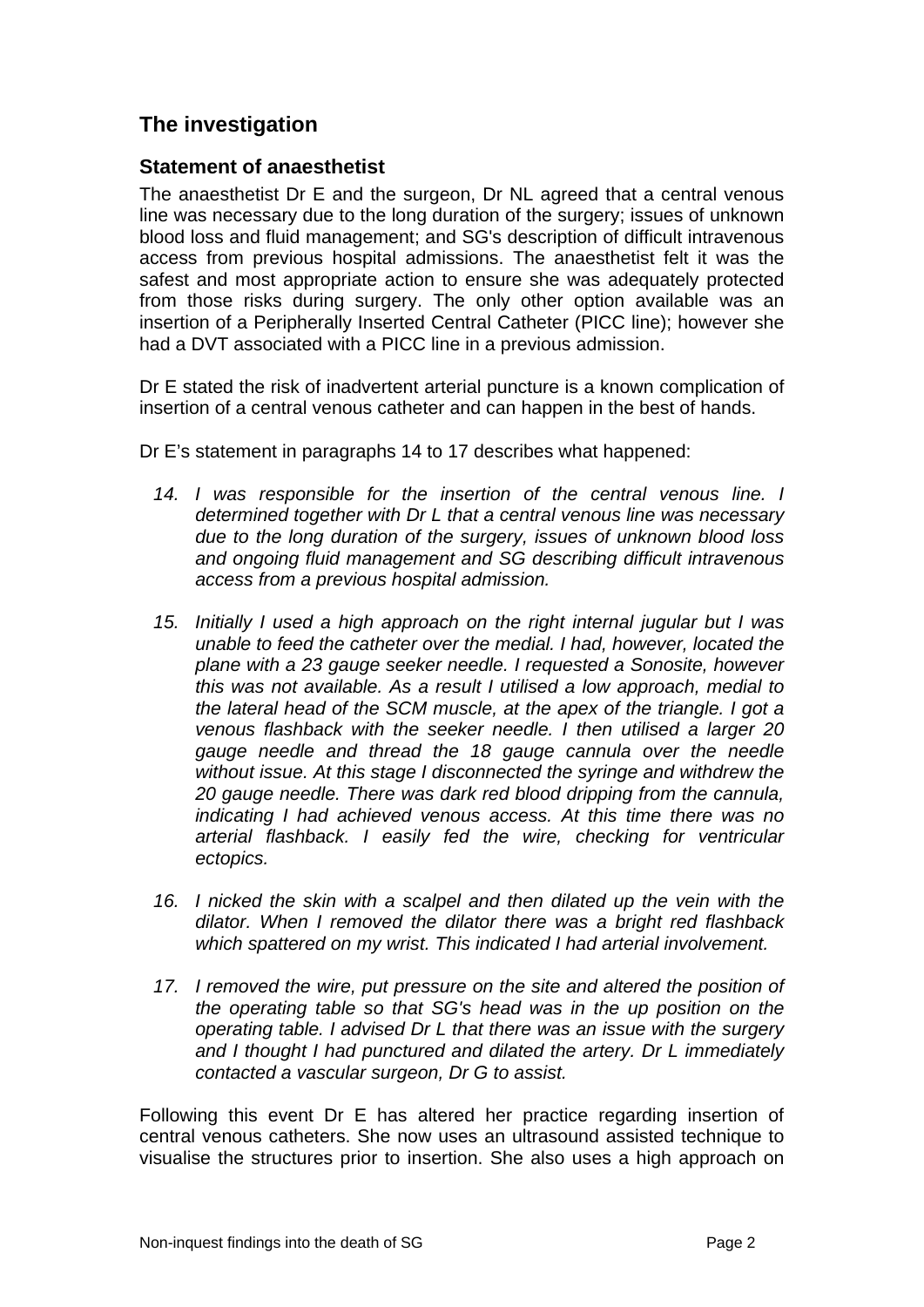the right and then left internal jugular. If neither of those approaches is successful she then uses a subclavian approach.

On reflection she stated there was no action, which she would alter in her involvement in her care. She conveyed her sympathy to the family.

#### **Statement of Surgeon Dr L**

Dr L also provided a statement. He noted that he first saw SG on 19 March 2012 and noted her complicated medical history. Dr S, hepato-billary and general surgeon, was considering repairing a large incisional hernia, and she was referred to Dr L for consideration of the possible reversal of her stoma.

After a first consultation, Dr L performed a colonoscopy on 30 March 2012.

He subsequently saw SG on 10 April 2012 and discussed the planned surgery. She consented to the laparotomy, adhesiolysis, ureteric catheters, reversal of Hartmann's, cholecystectomy and hernia repair. It was explained that the hernia repair may need to be done at a later date.

On 17 April 2012 she attended a pre-admission clinic where various tests were performed.

Dr L was not closely observing Dr E when she inserted the central venous line. It became apparent that the line was placed in an artery and Dr E promptly removed the catheter. She immediately sought the telephone advice of Dr G, (vascular surgeon) who suggested applying pressure to the area for 15 min, advising that should be sufficient in the circumstances. Given there was considerable bruising Dr L telephoned Dr G again and he attended at the operating theatre. Dr G and Dr L explored the right neck but during this exploration SG went into cardiac arrest. Cardiac compressions were commenced immediately and Dr S and Dr G performed a sternotomy. Dr G repaired a through-and-through hole in the right sub-clavian artery.

A cardiothoracic surgeon was called and assisted in stabilisation. Some two hours later her chest was closed but SG was suffering from atrial fibrillation and she was shocked twice before her heart reverted to sinus rhythm.

A cardiologist performed a trans-oesophageal echocardiogram, which revealed moderate systolic dysfunction and moderate pulmonary hypertension. SG was transferred to the ICU.

Around 12 midnight she suffered an asystolic cardiac arrest and CPR was commenced. Dr L arrived in the ICU but resuscitation was unsuccessful.

Dr L advised that he was at a loss to explain the specific cause of her death. He considered the puncture artery had been successfully repaired by Dr G, and the patient stabilised. The trans-oesophageal echocardiogram only revealed moderate systolic dysfunction and moderate pulmonary hypertension.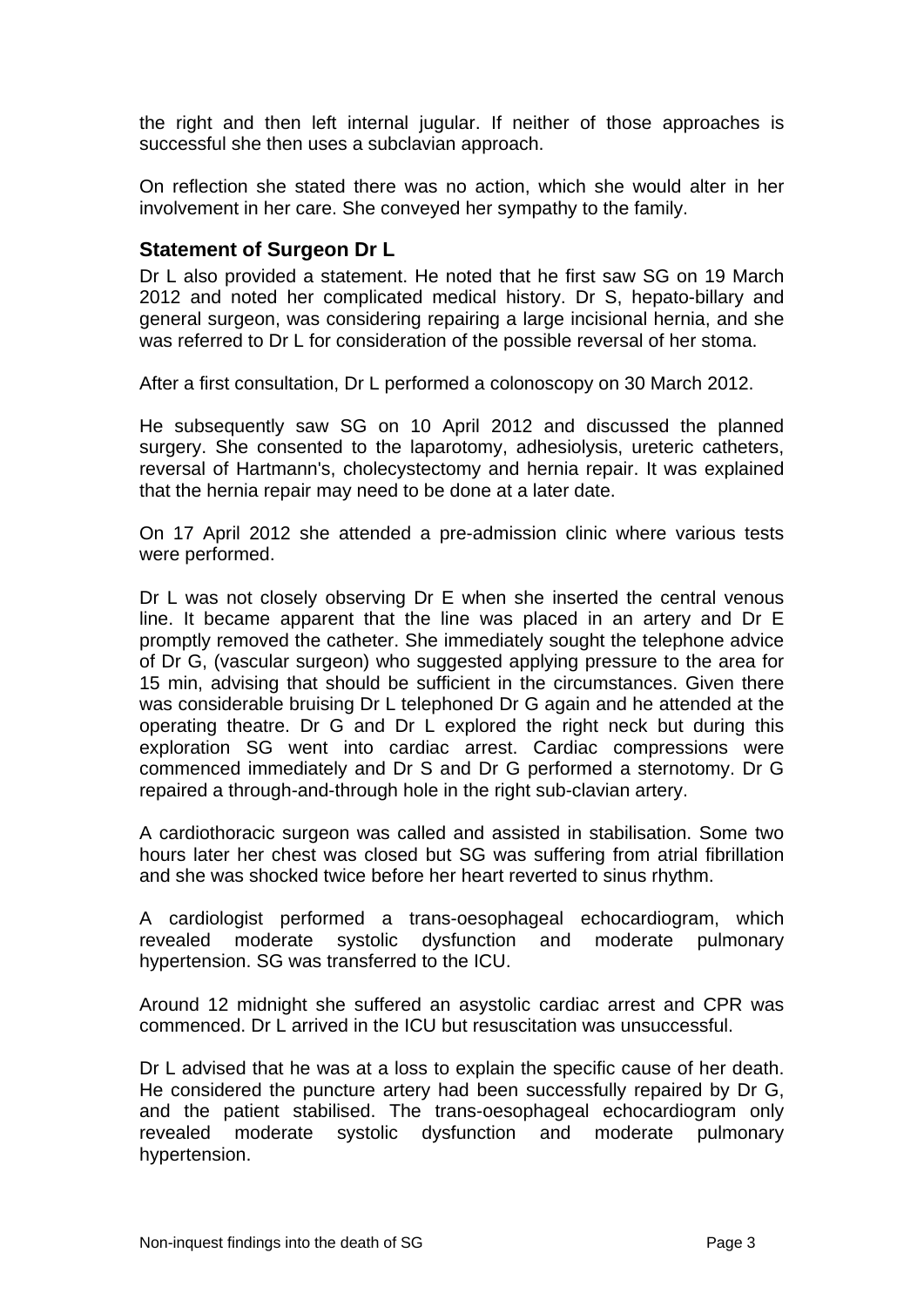With respect to the injury to the subclavian vein he considered the anaesthetist handled the situation well after the injury occurred.

Dr L considered his preoperative workup of the patient was comprehensive. Upon reflection if presented again with a similar clinical scenario, he would not alter his preoperative care, treatment and advice that was provided.

#### **Statement of Dr G**

Dr G was the Vascular Surgeon who attended on 20 April 2012. He was first contacted by telephone at approximately 3pm by Dr E. He was informed that whilst inserting a right internal jugular central venous catheter that arterial bleeding had been noted on removing the dilator. He advised Dr E to commence pressure on the neck region. He was informed they had initially appeared to have control of bleeding.

He then attended the operating theatre urgently. The patient was haemodynamically stable however a moderate haematoma in the neck was noted as well as in the supraclavicular region. He commenced surgical exploration of the right carotid artery and internal jugular vein to repair the injury. After commencing the initial exploration he could find no puncture of the initial carotid artery but noted extensive bleeding from the lower neck and supraclavicular region. He was informed by Dr E that the patient had become more haemodynamically unstable and has progressed to a hypotensive cardiac arrest.

With other surgeons in assistance including Dr S and Dr L as well as Dr M commenced an urgent midline sternotomy. He noted there was no blood within the pericardium and he commenced the dissection of the neck and subclavian artery. He noted this had a superior and anterior laceration consistent with a through-and-through puncture of the subclavian artery and a puncture into the subclavian vein. He repaired the artery and vein lacerations with the suture. This obtained adequate vascular control and no further arterial or venous bleeding was noted.

A massive transfusion protocol had been activated by the anaesthetist. Dr P, cardiothoracic surgeon was asked to attend. The patient remained haemodynamically unstable with atrial fibrillation and evidence of congestive cardiac failure with pulmonary oedema noted. After a long period of a number of hours of attempted stabilisation Dr P felt that she was stable enough for closure of the sternotomy and this was undertaken.

The central line wire was removed and had no impact on resuscitation or haemodynamic events.

Dr G believes that the advice he had given Dr E was followed correctly.

Dr G stated inadvertent puncture of arterial structures such as common carotid artery and subclavian artery are a well documented complication of central venous line catheter placement. Similar catastrophic outcomes have been reported worldwide, and are a known risk of this procedure. SG's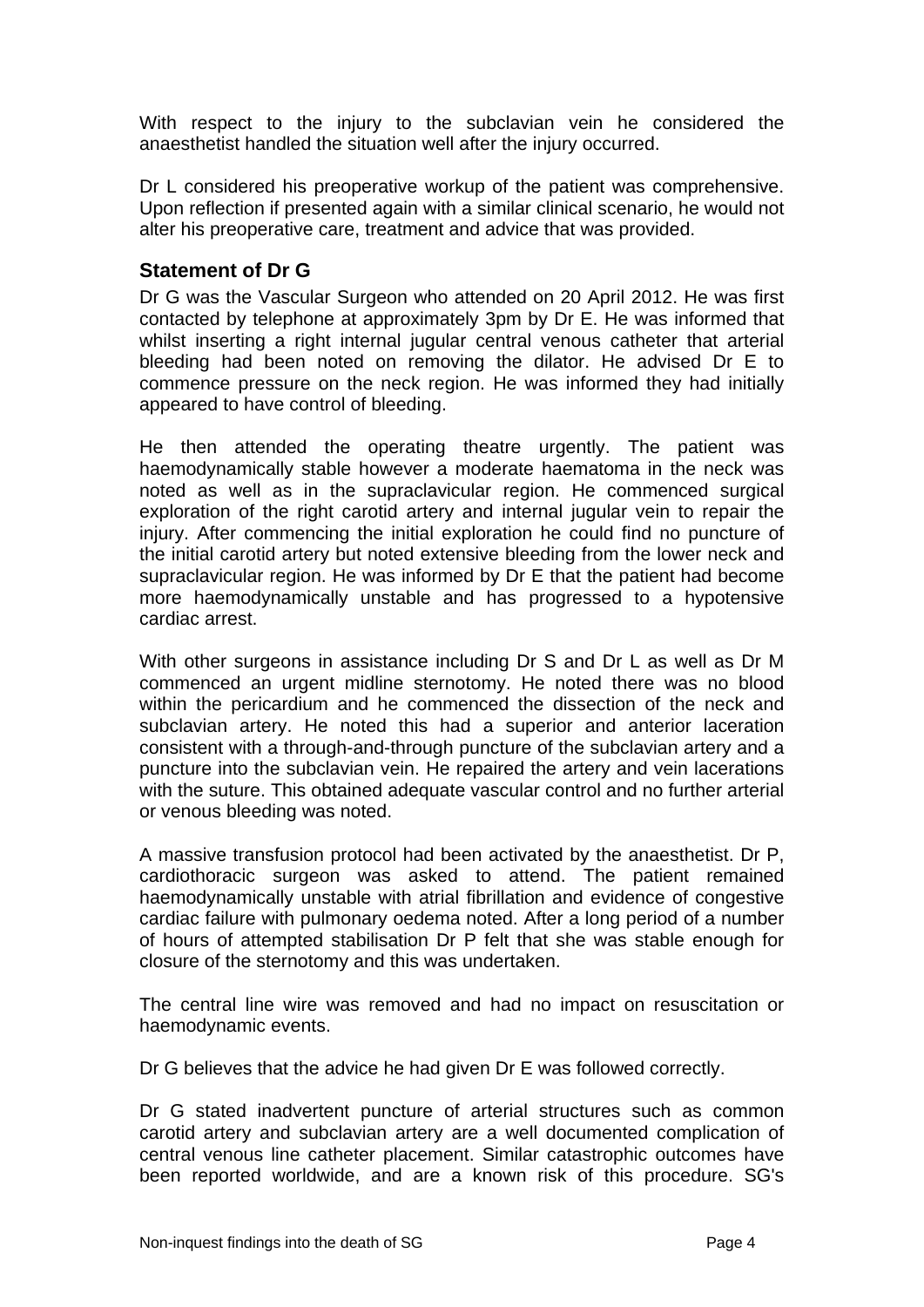puncture of the subclavian artery was in a position low in her neck behind the clavicle and thus in the region where pressure on the neck in the common carotid region is unable to control such bleeding. Despite Dr E's pressure in the neck region over the presumed puncture site of a possible common carotid artery puncture, the region of the subclavian artery is unable to be controlled adequately with pressure. The specific site of SG's arterial puncture was not able to be adequately controlled with pressure and thus the appropriate major urgent arterial surgery to control this bleeding was required and was performed.

He considered that SG's demise after adequate vascular control and closure of the bleeding site is likely to be as a result of irreversible hypertensive shock from blood loss and the subsequent cardiac compromise and dysfunction after significant blood loss resulting in a hypotensive cardiac arrest.

Dr G opined he did not feel any other therapeutic management strategy would have changed the outcome or prevented SG's death after the subsequent puncture of the subclavian artery and vein.

#### **Root cause analysis**

A Root Cause Analysis was conducted and a copy of the report received. This found hospital processes and policy were followed and an escalation was appropriate. The complication was managed by appropriate and available specialists from anaesthetics, general surgery, cardiac surgery and vascular surgery.

The RCA noted the anaesthetist requested an ultrasound machine but this was not available. Those anaesthetists who have been trained to use ultrasound have the modality available. Those who used anatomic markers without ultrasound have equally good results.

Further improvements were identified including a review of current practice for inserting central lines including a discussion with an anaesthetist and vascular surgeon for the management of inadvertent puncture of the arteries.

Further the decision was made for there to be an increase in the number of ultrasounds that are available for usage by anaesthetists. Four ultrasounds were to be provided and purchased.

#### **Independent expert evidence**

Dr James Troup, the Deputy Director of the Department of Anaesthesia and Perioperative Medicine at the Royal Brisbane and Women's Hospital provided a report and answered a series of questions.

#### **1. Was the procedure adopted by Dr E to insert the central venous line appropriate as well as the post puncture procedures as performed by the anaesthetist?**

Dr Troup stated the description of her approach to the insertion of the central line described an appropriate method and decision-making.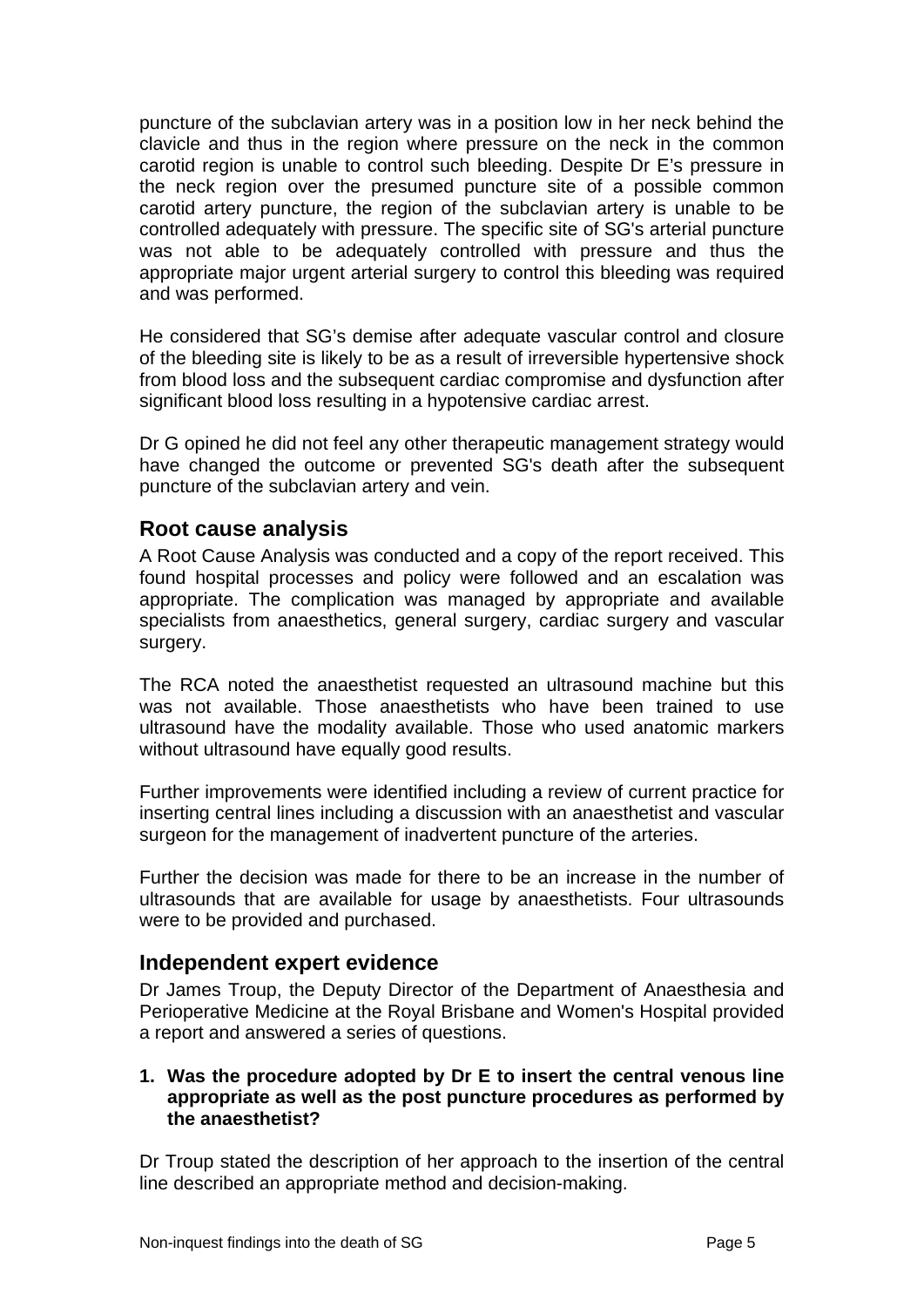He also stated that the post-puncture procedures performed were appropriate. It could be argued that, recognising that an artery had been punctured; Dr E could have left the guide wire in to try and block some of the bleeding. This would have had little effect as the dilator had been passed over the guide wire, resulting in a hole with a significantly larger diameter then the guide wire. Reintroducing the dilator would potentially cause more damage to the artery as the dilator is a fairly rigid device. Proceeding to insert the catheter into the artery would rarely be considered as that is one of the major complications that Dr E would have been trying to avoid. The decision of the surgeon to contact a vascular surgeon for advice was appropriate. The more specialised knowledge of the vascular surgeon was then brought into play. Dr E reports that she applied pressure over the puncture site which was a recommendation of the vascular surgeon.

#### **2. Do you agree with the following views of Dr G?**

*i) That inadvertent puncture of arterial structures such as common carotid artery and subclavian artery are a well documented complication of central venous line catheter placement? Similar catastrophic outcomes have been reported worldwide, and are a known risk of this procedure* 

Dr Troup stated that inadvertent arterial puncture occurs in approximately 3% of attempts at central venous catheter placement. Catastrophic outcomes including airway obstruction, haemothorax and cardiac tamponade are well documented and have been reported worldwide. Catastrophic outcomes are a known but very rare risk of this procedure.

*ii) SG's puncture of the subclavian artery was in a position low in her neck, behind the clavicle and thus in a region where bleeding is unable to be controlled, despite pressure on the neck in the common carotid region* 

Dr Troup stated he considers this to be anatomically correct. He had been unable to find any reports on the matter but an article in the Journal of Vascular Surgery suggests that pressure may not be the best treatment.

- *iii) Dr E's pressure in the neck region over the presumed puncture site of a possible carotid artery puncture, the region of the subclavian artery, was unable to be controlled adequately with pressure.*
- Dr Troup agrees with this assertion.

#### **3. Do you agree with Dr E's altered practice regarding insertion of central venous catheters?**

Dr Troup stated that the use of an ultrasound technique to visualise the structures prior to insertion is considered current best practice. However, it does not completely preclude arterial puncture and consequent complications.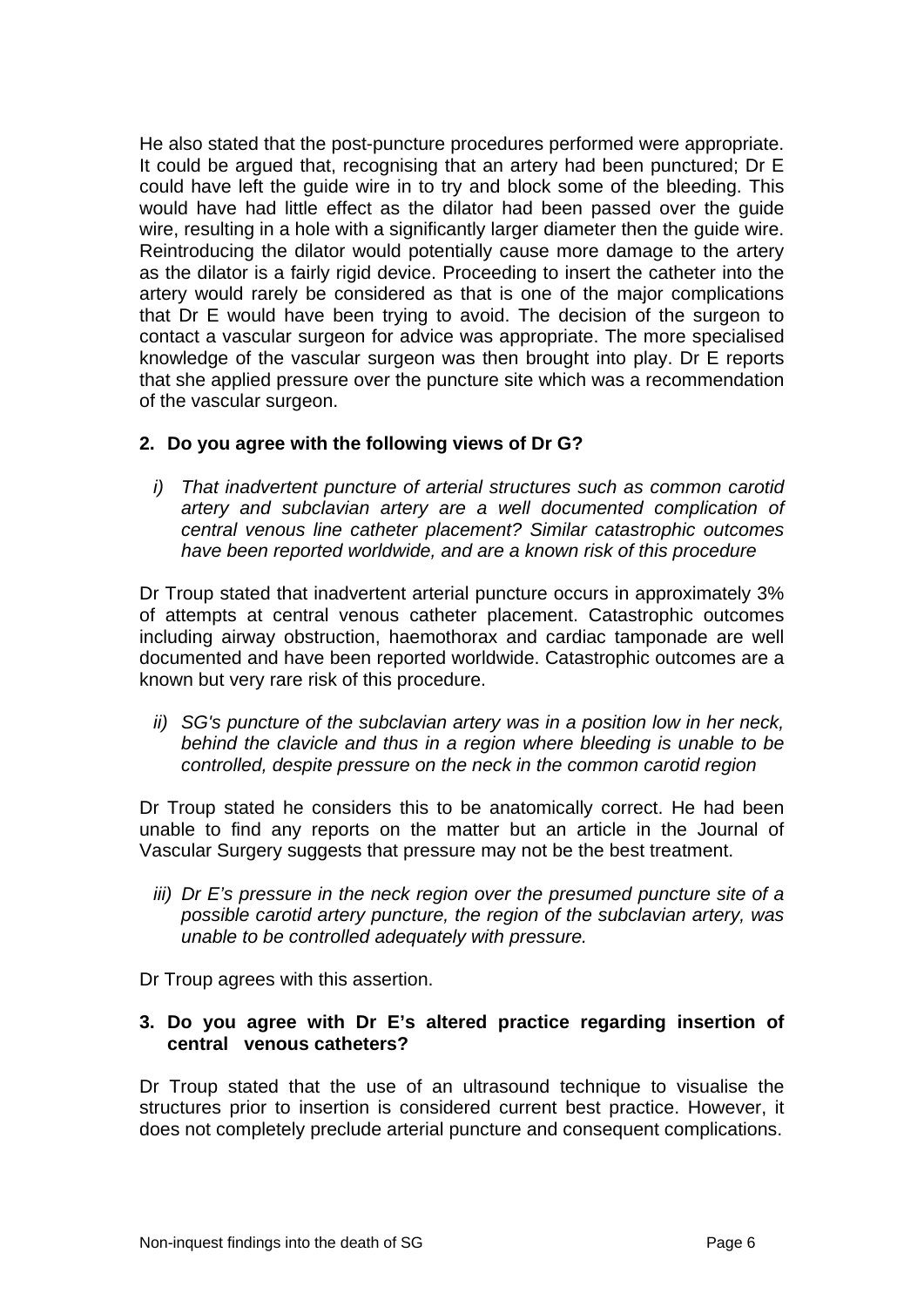Dr Troup considered the decision to adjust her approach would decrease the risk of a similar puncture of the subclavian artery as happened with SG. The use of the subclavian approach still carries some risk of artery puncture. There is also an increased risk of puncturing the lung, causing a potentially life-threatening pneumothorax.

The use of the internal jugular vein approach immediately prior to or during surgery is taught to minimise this risk. Positive pressure ventilation of the lungs used during many anaesthetics can exacerbate the size of a pneumothorax.

Central venous catheterisation will always carry some risk.

#### **4. Comment on the adequacy of the improvements identified in the root cause analysis.**

Dr Troup considered that a review of currency of practice for all anaesthetists needs to be approached cautiously. Lack of currency of practice does not mean inability to perform a procedure.

He considered that insertion of a central venous catheter always requires documentation. He would expect if an anaesthetist was performing the procedure this documentation would be in the anaesthetic record and complication should be included.

Dr Troup considered that increasing ultrasound machine access potentially enables patient care and understands the number has already been increased.

Dr Troup considered there would be many opinions on how to define competency criteria and he was not sure if consensus would be achieved. Protocols are prescriptive and it would be better to use guidelines wherever possible.

#### **5. Opinion as to the appropriateness of the treatment provided.**

Dr Troup stated the decision to insert a central venous catheter was appropriate and in this case there were valid reasons for the decision.

Dr E's decision to use a low approach after a high approach had failed was appropriate. The low approach is a well described technique. The alternative approach to use a subclavian vein catheter would have increased the risk of pneumothorax. As well, normal practice with subclavian central venous line insertion would include an immediate post procedure radiograph. This is difficult to perform in the operating theatre and in itself is a complicated and potentially risky procedure.

The decision to contact a vascular surgeon after recognising the arterial puncture was appropriate.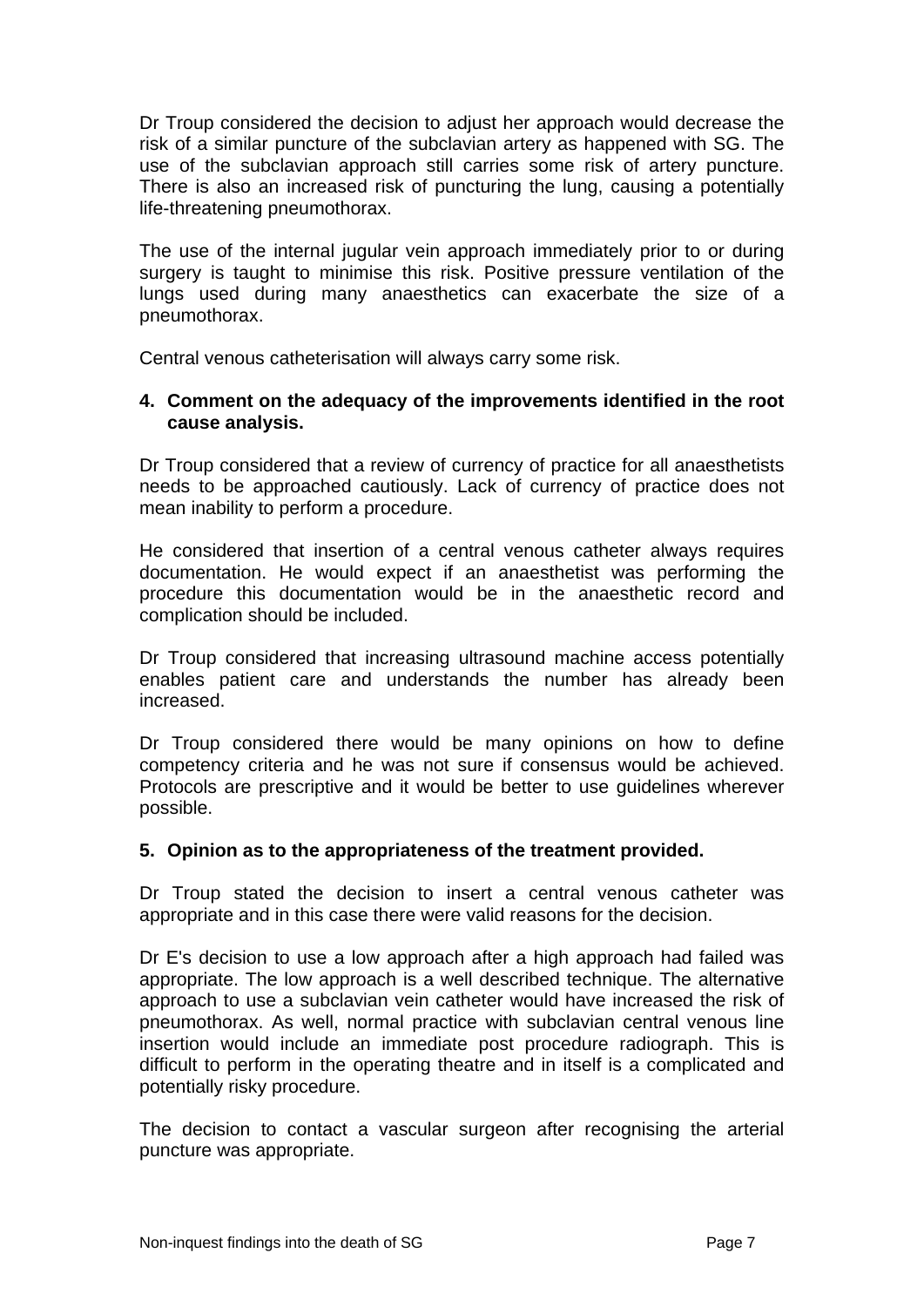The decision to abandon the planned surgery to deal with the complications from the subclavian artery puncture was appropriate. The decision to explore the neck to look for the source of bleeding was appropriate.

SG arrested whilst the exploration of her neck was occurring. The differential diagnosis considered by Dr Troup would be:

- 1. Vagal response to pressure around the carotid sinus in the neck. This usually causes bradycardia, however he expected this to be concurrent with a drop in blood pressure, rather than be preceded by as seems to be indicated by the printout of the monitored observations. He would also expect a rapid recovery after appropriate treatment.
- 2. Major blood loss from the punctured subclavian artery. The treatment in this situation is to stop the bleeding and to decompress the pericardial. The decision to perform a sternotomy was appropriate in this context.
- 3. Cardiac failure due to intrinsic coronary artery disease or reduced cardiac muscle function. The request for a cardiologist to perform a trans-oesophageal echocardiogram helped exclude this as a major contributing factor. The only indication of pre-existing cardiac issues are the slightly enlarged heart noted on the preoperative chest or x-ray. The autopsy report also indicates a larger than normal heart.

#### **6. Any other issues?**

- Dr Troup considered that the overall treatment provided to SG was appropriate. The subclavian artery puncture is an infrequent complication. On recognising the puncture, the decisions made were targeted toward fixing the puncture and preventing further problems. In the presence of a significant puncture of a major blood vessel, the working diagnosis of major haemorrhage was followed and treated.
- Dr Troup suggested that a contemporaneous anaesthetic record documented by the anaesthetist should have occurred. If this was not done throughout the anaesthetic and crisis management could have been done post facto.
- The management of SG's arrest and subsequent instability was complex. Introducing extra opinions into such a complex situation can be problematic. However, considering how long the resuscitation took before SG was stabilised enough to leave the operating theatre, it might have been helpful to seek early input from an intensive care specialist.

## **Conclusions**

I am in a position to make findings about how SG died. It is evident there are risk factors and complications of the procedure adopted in this case. In general, Dr Troup is not critical of the process adopted in this case or the overall care once the complication occurred.